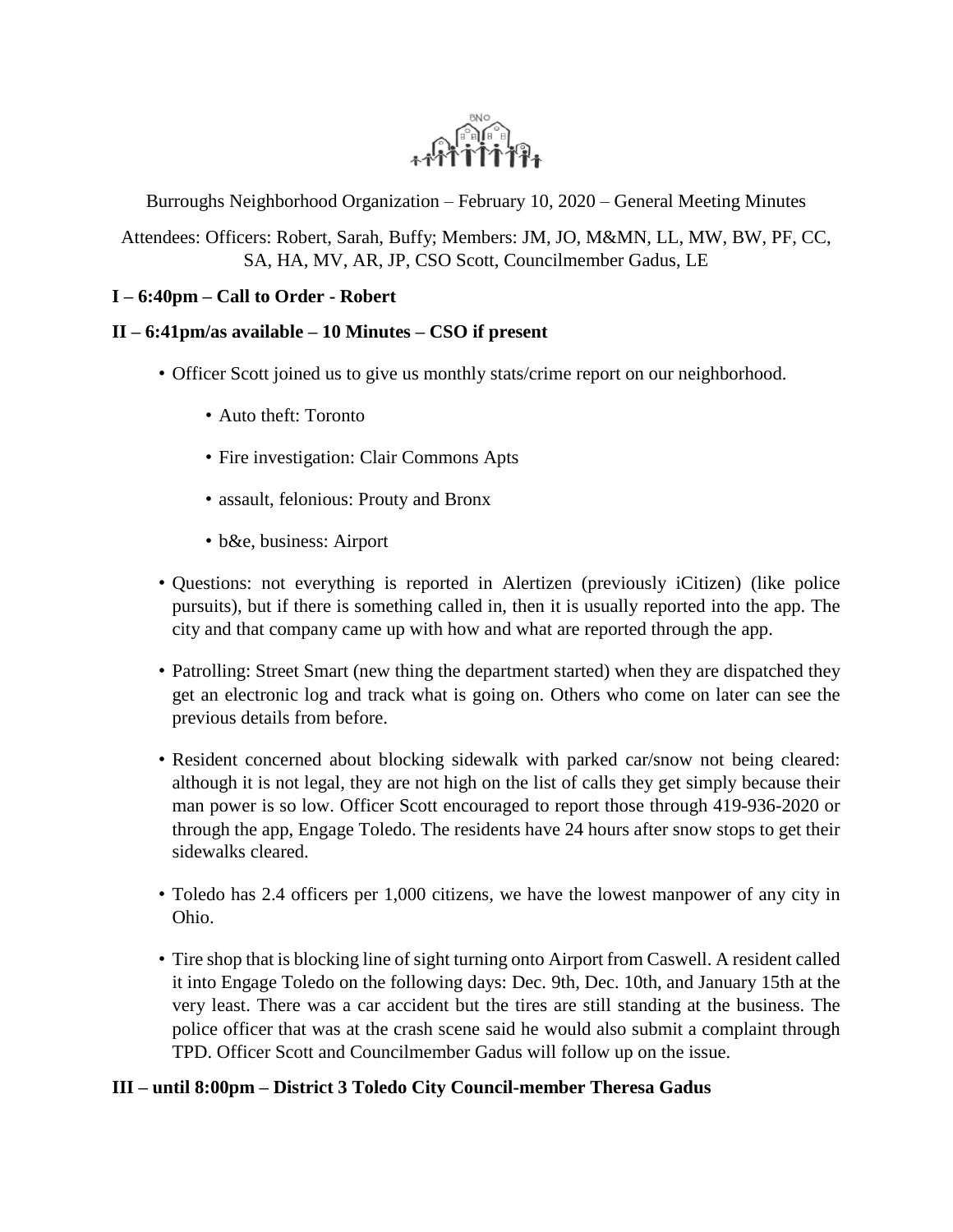- Dirty Dozen Plan: each area (Arlington, Burroughs, East Toledo, etc) can have around 5 Properties where they will focus on cleaning up blight, tires, litter, etc.
	- UPDATE: Land Bank said to let them know about houses which have burned.
- Toledo Streets: are in terrible shape along with blight. Robert and Sarah rode around and picked out the worst in the neighborhood (commercial and residential). Shea and South Street has really bad flooding every precipitation.
- Section 8 Housing: are they holding up to the standards? Can their house be legally allowed to be at that level of neglect?
- Theresa will check into agencies/groups (code enforcement) to see what has been reported and what is currently being done with the reported properties and see if she can expedite any of the concerns
- A few houses in the neighborhood has had a notice from the Health Department stating that it's unsafe to be lived in, so the Health Department might be a good contact to get a hold of if it's one of the houses in question. A concern is that a few houses may have children inside and it would be unfit to have them living there.
- Someone keeps parking on the back part of the Triangle on the grass, a silver Dodge Ram.
- A resident has a concern about the population of deer because they are eating up all of her plants and grass. She has tried scarecrows and coyote urine to scare them away but it hasn't worked.
- A resident has concern about garbage that is not getting picked up (bulk pickups that are not called in). Republic has a contract with the city that if they see it they have to make a note and come by the next day to pick it up. This is not happening anywhere in our neighborhood and it is Republic violating their contract, which Council and the Mayor should check into.
- Toledo Issue 1 Tax: if it fails at its current proposed state, they will revise it to its current state so that we continue at the same tax rate. The new tax will be 'extra' money to what is already in the city fund for streets (if they don't move around the old money, with the new tax they will NOT be able to move around some funds with the new tax).
	- Complete list of what will be completed if the tax fails and if the tax passes can be found online ([toledo.oh.gov/roads](http://toledo.oh.gov/roads))
- Point system: point towards an established for a property for every call on it, if they exceeded the number of allowed points, then the business would be shut down. This system would make it hard for owners to call the police in fear their business would be shut down, even if it isn't their fault. Also could be racial discrimination. They are looking